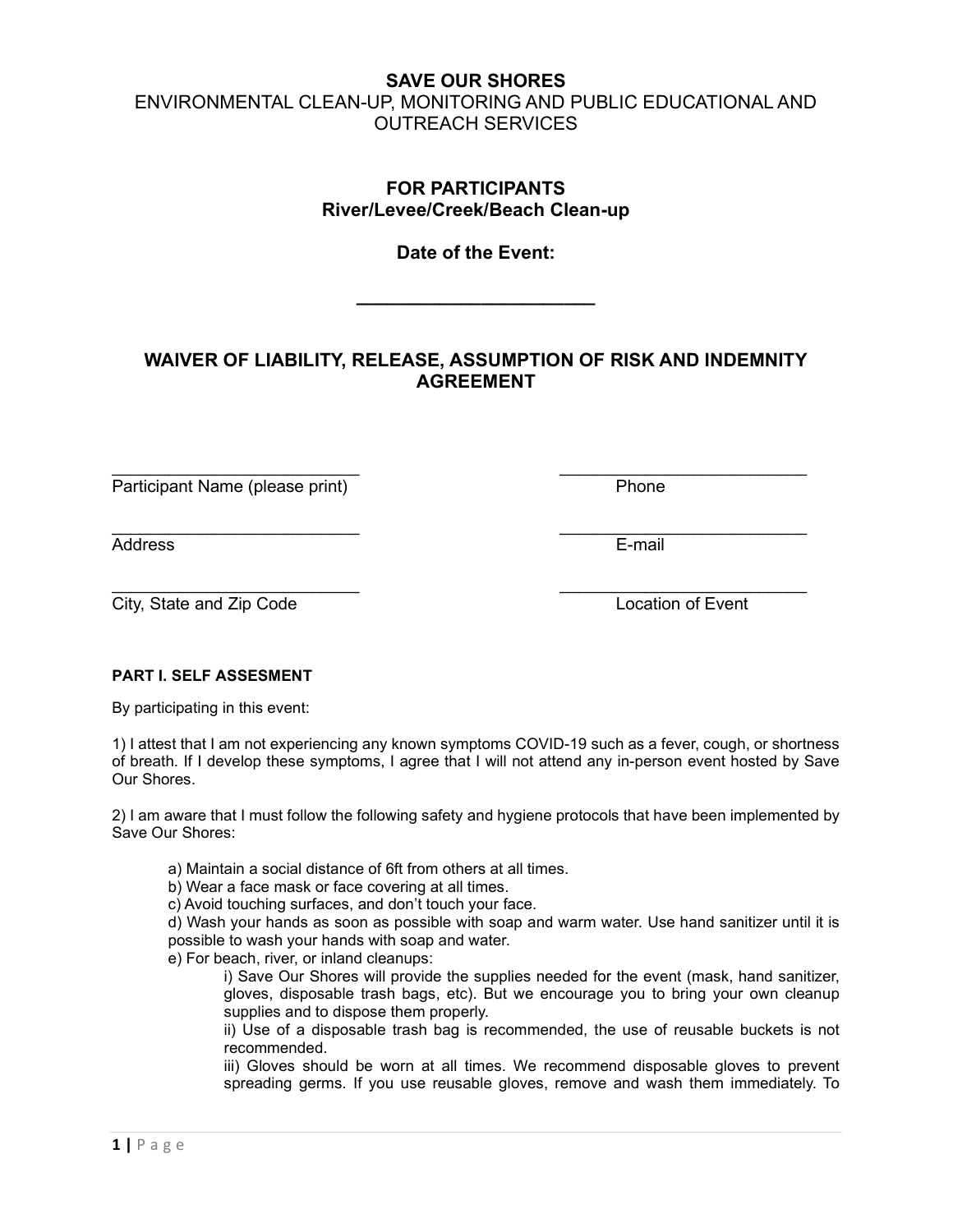remove gloves safely, pull glove off at your wrist and pull down toward your fingers to help turn the gloves inside out. Throw gloves away immediately after use.

iv) Do not pick up Personal Protective Equipment Unless you can do so safely with a grabber and separate disposable bag.

v) Data will be collected using the Save Our Shores Marine Tally mobile application to prevent the exchange of materials between event facilitators and participants.

3) I attest that:

a) I have not traveled internationally in the past 14 days

b) I have not traveled to a highly-impacted area within the United States in the past 14 days c) I do not believe that I have been exposed to a person with a confirmed or suspected case of COVID-19

d) I have not been diagnosed with COVID-19 and not yet cleared as noncontagious by state or local public health authorities

e) I am following recommended guidelines as much as possible – practicing social distancing by participating in group activities of fewer than 10, trying to maintain separation of six feet from others, and otherwise limiting my exposure to the coronavirus.

#### PART II. VOLUNTEER AGREEMENT

I agree and commit to the following:

1. I am volunteering my services to participate in the following event sponsored by Save Our Shores at (location) **the contract of the contract of event)** on a voluntary basis without anticipation of payment of any kind.

2. I know of no physical limitation which would keep me from undertaking the activities associated with this event. I will only perform assigned tasks that are within my physical capacity to the best of my ability, and I will not undertake tasks that are beyond my ability.

3. I understand that I will be instructed in the safe operation and use of any necessary equipment and tools related to this volunteer activity, and I will not undertake to use any equipment and/or tools with which I am unfamiliar or do not know how to operate safely. Further, I understand that I am not to use any supplies, tools, and/or equipment that is not provided by Save Our Shores and/or event co-sponsors.

4. I understand that I will receive appropriate instructions regarding this event, including appropriate safety and emergency procedures, and that it is my responsibility to fully understand those instructions before participating in the event.

5. I will perform only those tasks assigned, observe all safety rules, and use care in the performance of my assignments.

6. I specifically acknowledge that I am engaging in this activity as a volunteer, at my own request and risk, and not as an employee of Save Our Shores or event co-sponsors and/or organizers, or as an agent, official, officer, or representative of Save Our Shores or event co-sponsors, and/or organizers and I further acknowledge that I am not entitled to any compensation, benefit, or insurance coverage from Save Our Shores, County of Santa Cruz Parks, California State Parks, City of Santa Cruz, Watsonville, Monterey, Carmel, Pacific Grove, Seaside, Marina, Sand City, or Half Moon Bay, County of Santa Cruz, Monterey, or San Mateo, or event co-sponsors and/or organizers, nor any of their respective employees, officers, agents, or assigns (hereinafter collectively referred to as "Released Parties"), nor will I make any such claim.

Assumption of Risk: I acknowledge and understand that participating in a "River/Levee/Creek/Beach Clean-up" may expose me and/or my child (guardian) to risk. I understand the activities of this project may take place in and around areas that are and are not maintained for public use, such as the river levee, beach, areas near river or creek, sidewalks, streets, and parking lots. Potential hazards to health and safety within these areas include, but are not limited to: uneven pavement or pathways, curbs, rough terrain, steep or slippery slopes, deep water, sand or sand berms, poisonous plants, gopher or squirrel holes, bee nests,